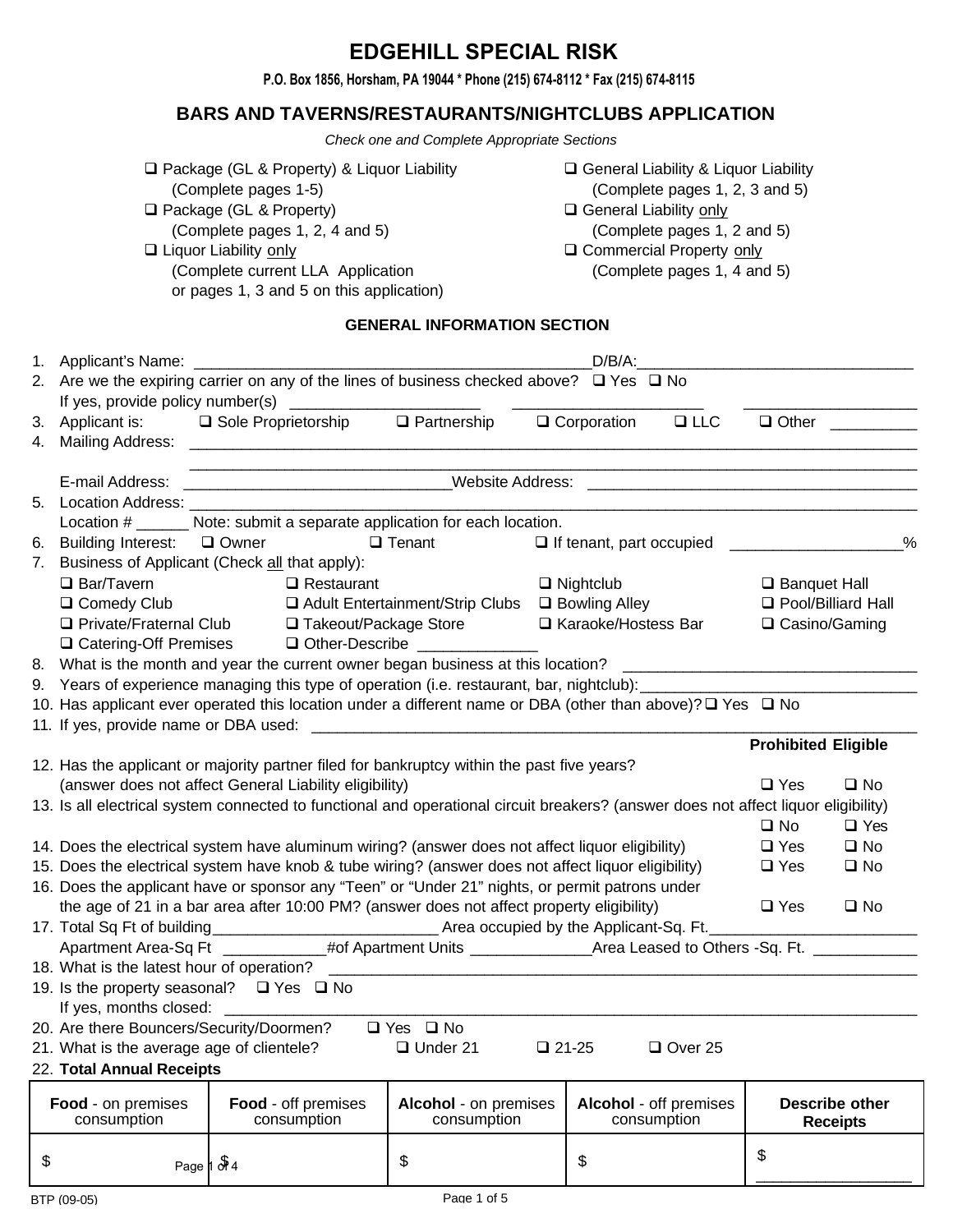## **GENERAL LIABILITY SECTION**

## 23. **Limits Desired**

| General Aggregate                                                                                          |                                                                                                                                                                                                                                                                                                                                                                                                                                                                                                                                                                                                                                                                                                                                                                                                                                                                                                                                                                                                                                                                                                                                                                                                                                                                                                                                                                                                                                                                                                                                    | $\$\$                                                                                                                                                      | Personal and Advertising Injury                                                           |                                                                                              | \$                                                                                                                                                                                                                                                                                        |
|------------------------------------------------------------------------------------------------------------|------------------------------------------------------------------------------------------------------------------------------------------------------------------------------------------------------------------------------------------------------------------------------------------------------------------------------------------------------------------------------------------------------------------------------------------------------------------------------------------------------------------------------------------------------------------------------------------------------------------------------------------------------------------------------------------------------------------------------------------------------------------------------------------------------------------------------------------------------------------------------------------------------------------------------------------------------------------------------------------------------------------------------------------------------------------------------------------------------------------------------------------------------------------------------------------------------------------------------------------------------------------------------------------------------------------------------------------------------------------------------------------------------------------------------------------------------------------------------------------------------------------------------------|------------------------------------------------------------------------------------------------------------------------------------------------------------|-------------------------------------------------------------------------------------------|----------------------------------------------------------------------------------------------|-------------------------------------------------------------------------------------------------------------------------------------------------------------------------------------------------------------------------------------------------------------------------------------------|
|                                                                                                            | Products & Complete Operations Aggregate                                                                                                                                                                                                                                                                                                                                                                                                                                                                                                                                                                                                                                                                                                                                                                                                                                                                                                                                                                                                                                                                                                                                                                                                                                                                                                                                                                                                                                                                                           | $\, \, \raisebox{12pt}{$\scriptstyle \$}$                                                                                                                  | Fire Damage (Any one fire)                                                                |                                                                                              | \$                                                                                                                                                                                                                                                                                        |
| Each Occurrence                                                                                            |                                                                                                                                                                                                                                                                                                                                                                                                                                                                                                                                                                                                                                                                                                                                                                                                                                                                                                                                                                                                                                                                                                                                                                                                                                                                                                                                                                                                                                                                                                                                    | \$                                                                                                                                                         | Medical Expense (Any one person)                                                          |                                                                                              | $\mathfrak{F}$                                                                                                                                                                                                                                                                            |
| guards employed?<br>public access?<br>habitational units?<br><b>Entertainment</b><br>Check all that apply: | 24. Hired and Non-Owned Auto Liability<br>Note: If Hired/Non-Owned is checked, limit will equal General Liability Occurrence limit.<br>If checked, answer a through c.<br>a. Does the applicant have a Business (or Commercial) Automobile Insurance Policy in force?<br>b. Does the applicant regularly deliver goods or products?<br>c. Does the applicant require its employees to use their personal automobile to conduct the<br>applicant's business on a regular basis?<br>25. Any firearms kept or permitted on premises or are off-duty police officers or armed<br>26. Is a secondary means of egress provided for each floor (including basement) having<br>27. Are there functioning smoke or heat detectors used in all public areas, and if building owner, in all<br>28. Does applicant have any of the following exposures: mechanical rides, moon bounces,<br>trampoline, rock walls, pyrotechnics or foam machines?<br>29. If there is another occupancy in the building, are all deep fat frying appliances protected per<br>NFPA 96 (Automatic Fire Extinguishing System)?<br>30 Within the past five years has General Liability coverage been cancelled<br>or non-renewed? □ Yes □ No If yes, explain:<br>31. Does applicant have table seating? □ Yes □ No<br>32. Does applicant have table service? □ Yes □ No<br>33. Is there entertainment of the type listed below?<br>$\Box$ DJ<br>$\Box$ Stage/Floor Show<br>$\Box$ Comedy Acts<br>$\Box$ Other entertainment-Describe<br>Frequency of entertainment: | $\Box$ Check if coverage is desired<br>$\Box$ Yes $\Box$ No<br>$\Box$ Dancing<br>□ Outdoor Concert<br>□ Adult/Exotic dancing<br>$\Box$ 0-12 times per year | $\Box$ 13-51 times per year                                                               | $\Box$ Live Bands<br>$\Box$ Solo Vocalist with dancing<br>□ Piano/Guitar Player with dancing | <b>Prohibited Eligible</b><br>$\square$ Yes<br>$\square$ No<br>$\Box$ Yes<br>$\square$ No<br>$\square$ Yes<br>$\square$ No<br>$\square$ No<br>$\Box$ Yes<br>$\square$ No<br>$\Box$ Yes<br>$\square$ No<br>$\square$ Yes<br>$\square$ Yes<br>$\square$ No<br>$\square$ No<br>$\square$ Yes |
|                                                                                                            | 34. If dancing is allowed, size of floor:<br>35. Loss History for General Liability for the past five (5) years:                                                                                                                                                                                                                                                                                                                                                                                                                                                                                                                                                                                                                                                                                                                                                                                                                                                                                                                                                                                                                                                                                                                                                                                                                                                                                                                                                                                                                   | $\Box$ 1-2 times per week                                                                                                                                  | $\Box$ 3 or more times per week<br>How many times per week?<br>$\Box$ If none, check here | $\square$ Banquets only                                                                      |                                                                                                                                                                                                                                                                                           |
| Date of Loss                                                                                               |                                                                                                                                                                                                                                                                                                                                                                                                                                                                                                                                                                                                                                                                                                                                                                                                                                                                                                                                                                                                                                                                                                                                                                                                                                                                                                                                                                                                                                                                                                                                    | <b>Type/Description</b>                                                                                                                                    | Paid                                                                                      | <b>Reserved</b>                                                                              | <b>Open/Closed</b>                                                                                                                                                                                                                                                                        |
|                                                                                                            |                                                                                                                                                                                                                                                                                                                                                                                                                                                                                                                                                                                                                                                                                                                                                                                                                                                                                                                                                                                                                                                                                                                                                                                                                                                                                                                                                                                                                                                                                                                                    |                                                                                                                                                            | \$                                                                                        | \$                                                                                           |                                                                                                                                                                                                                                                                                           |
|                                                                                                            |                                                                                                                                                                                                                                                                                                                                                                                                                                                                                                                                                                                                                                                                                                                                                                                                                                                                                                                                                                                                                                                                                                                                                                                                                                                                                                                                                                                                                                                                                                                                    |                                                                                                                                                            | \$                                                                                        | \$                                                                                           |                                                                                                                                                                                                                                                                                           |
|                                                                                                            |                                                                                                                                                                                                                                                                                                                                                                                                                                                                                                                                                                                                                                                                                                                                                                                                                                                                                                                                                                                                                                                                                                                                                                                                                                                                                                                                                                                                                                                                                                                                    |                                                                                                                                                            | \$                                                                                        | \$                                                                                           |                                                                                                                                                                                                                                                                                           |
|                                                                                                            |                                                                                                                                                                                                                                                                                                                                                                                                                                                                                                                                                                                                                                                                                                                                                                                                                                                                                                                                                                                                                                                                                                                                                                                                                                                                                                                                                                                                                                                                                                                                    |                                                                                                                                                            | \$                                                                                        | \$                                                                                           |                                                                                                                                                                                                                                                                                           |

36. List expiring **General Liability** carrier, term, limits and premium:

| Carrier | <b>Policy Term</b> | Limits | Premium                                                                                                         |
|---------|--------------------|--------|-----------------------------------------------------------------------------------------------------------------|
|         |                    | ______ | the contract of the contract of the contract of the contract of the contract of the contract of the contract of |
|         |                    |        |                                                                                                                 |

 $\frac{\text{S}}{\text{S}}$  \  $\frac{\text{S}}{\text{S}}$  $\begin{array}{ccc} \text{\$} & \text{\$} \end{array}$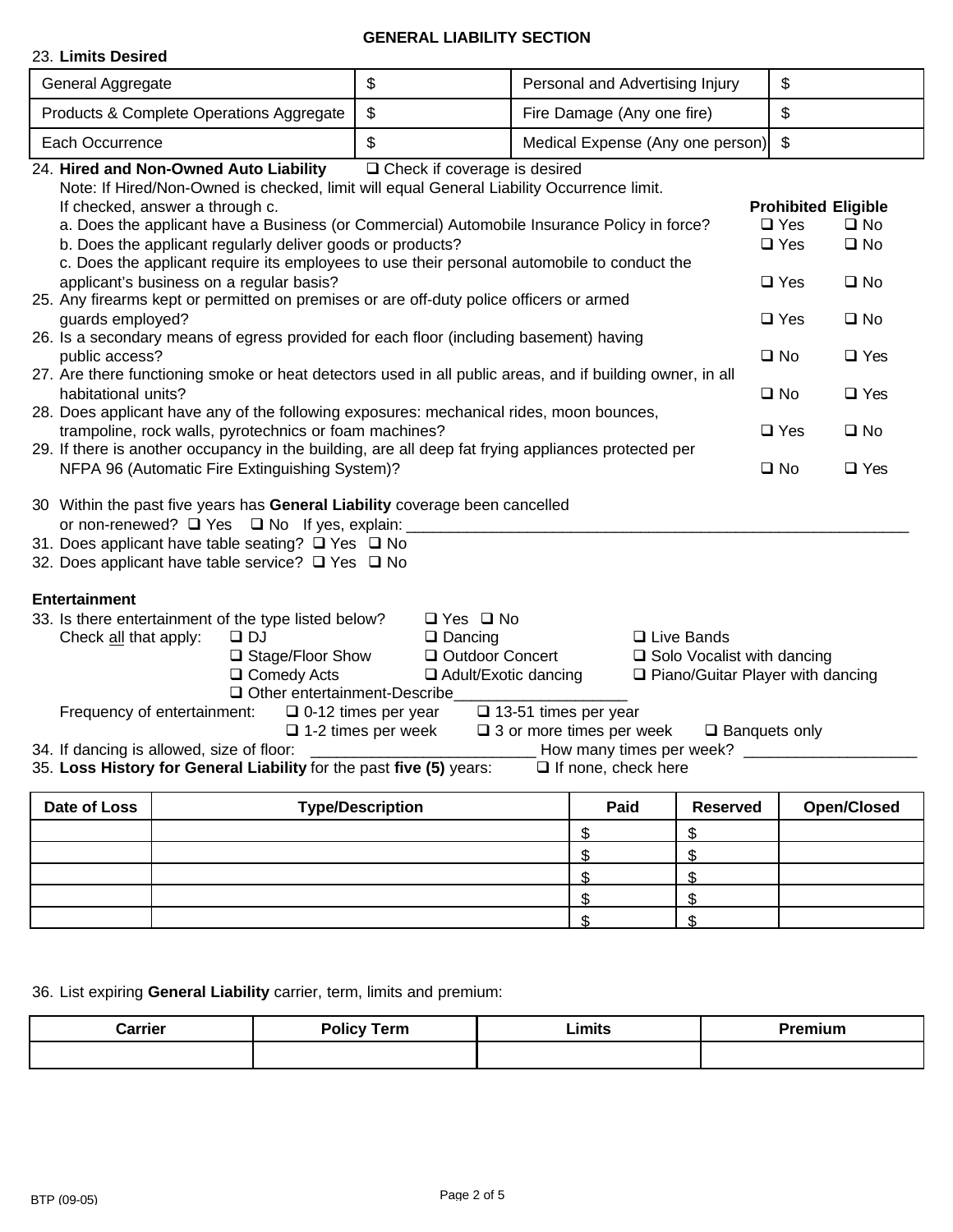# **LIQUOR LIABILITY SECTION**

| 37. Limits Desired                                                                                              |                                                                                                                                                                                                                                                                                                     |                                                                                                                                                                                                                                              |                                                                                                       |
|-----------------------------------------------------------------------------------------------------------------|-----------------------------------------------------------------------------------------------------------------------------------------------------------------------------------------------------------------------------------------------------------------------------------------------------|----------------------------------------------------------------------------------------------------------------------------------------------------------------------------------------------------------------------------------------------|-------------------------------------------------------------------------------------------------------|
| Each Common Cause Limit                                                                                         | \$                                                                                                                                                                                                                                                                                                  | Aggregate Limit                                                                                                                                                                                                                              | \$                                                                                                    |
| 38. Does the applicant offer entertainment? Q Yes Q No<br>If yes, questions 33 and 34 must be completed.        | 39. Are employees or other persons serving alcohol permitted to consume alcohol during                                                                                                                                                                                                              |                                                                                                                                                                                                                                              |                                                                                                       |
| their hours of employment or service?                                                                           | 40. If open past 2 AM, is a special license required to stay open late?                                                                                                                                                                                                                             | 41. Does or will applicant ever offer (include special events such as New Years Eve parties, etc):                                                                                                                                           | $\Box$ Yes<br>$\square$ No<br>$\square$ No<br>$\Box$ Yes                                              |
| a. Beer for less than \$1.00<br>b. Liquor or wine for less than \$1.50                                          |                                                                                                                                                                                                                                                                                                     |                                                                                                                                                                                                                                              | $\Box$ Yes<br>$\square$ No<br>$\Box$ Yes<br>$\square$ No                                              |
| d. Single drink servings larger than 24 ounces                                                                  | c. Multiple drink incentives (e.g.: 2 for 1's, every 3rd drink is free, etc)<br>e. "All you can drink" specials or other offers involving unlimited alcoholic beverages?                                                                                                                            |                                                                                                                                                                                                                                              | $\Box$ Yes <sup>*</sup><br>$\square$ No<br>$\Box$ Yes*<br>$\square$ No<br>$\square$ No<br>$\Box$ Yes* |
| f. Drink specials before 4 PM or after 9 PM<br>g. Complimentary drinks                                          |                                                                                                                                                                                                                                                                                                     |                                                                                                                                                                                                                                              | $\square$ No<br>$\Box$ Yes*<br>$\Box$ Yes*<br>$\square$ No                                            |
| 42. If alcohol sales equal or exceed food receipts:                                                             | a. Are patrons under the legal drinking age permitted on the premises? $\Box$ Yes $\Box$ No<br>b. Are patrons under the legal drinking age permitted on the premises after 10 PM?                                                                                                                   | * If "yes," describe type of drink(s), size (oz.),cost and time(s) offered: ____________                                                                                                                                                     | $\Box$ Yes<br>$\square$ No                                                                            |
| If "no," how is this enforced?:<br>Tribal Court? (If yes, not eligible)                                         |                                                                                                                                                                                                                                                                                                     | 43. Is the applicant's premises located in a jurisdiction which permits civil cases to be heard in a                                                                                                                                         | $\square$ Yes<br>$\square$ No                                                                         |
| LLA-OPS to this submission.                                                                                     | 44. Does applicant ever sell or serve alcohol away from the premises shown in Question 5?                                                                                                                                                                                                           | If off-premises coverage is desired, attach a complete Off-Premises Supplemental Application, form                                                                                                                                           | $\square$ Yes<br>$\square$ No                                                                         |
| 45. Does applicant have a valid liquor license?<br>a. Name on license:                                          | b. License Type (Class D licenses prohibited in Utah):                                                                                                                                                                                                                                              | $\Box$ Yes<br>License #: the contract of the contract of the contract of the contract of the contract of the contract of the contract of the contract of the contract of the contract of the contract of the contract of the contract of the | $\square$ No                                                                                          |
| If "yes," explain:                                                                                              | 46. Does applicant permit "BYOB" (bring your own bottle) or set-ups?                                                                                                                                                                                                                                | $\Box$ Yes $\Box$ No                                                                                                                                                                                                                         |                                                                                                       |
| a. If "yes," how many per year? $\Box$ 0-12                                                                     | 47. Are facilities available for banquets, receptions or private affairs?<br>b. Does applicant serve alcohol at all events? □ Yes □ No                                                                                                                                                              | $\Box$ Yes $\Box$ No<br>$\Box$ 53-99<br>$\Box$ 13-52                                                                                                                                                                                         | $\Box$ 100+                                                                                           |
|                                                                                                                 | If "no," will lessee be required to carry liquor liability insurance at equal or greater limits?<br>48. Are all alcohol-servers certified in a Formal Alcohol Training Course? $\square$ Yes $\square$ No<br>If yes, provide name of the course (ie.: TIPS, TAM, RAMP, BEST, etc): ________________ |                                                                                                                                                                                                                                              | $\Box$ Yes<br>$\square$ No                                                                            |
|                                                                                                                 |                                                                                                                                                                                                                                                                                                     | 50. Within the past five years, has Liquor Liability coverage been cancelled or non-renewed? DYes D No                                                                                                                                       |                                                                                                       |
| 52. Violations:<br>activities or the sale of alcohol? $\Box$ Yes $\Box$ No<br>Date(s): $\overline{\phantom{a}}$ | b. If "yes," provide the following information on each fine or citation:                                                                                                                                                                                                                            | a. Within the past five (5) years, has applicant been fined or cited for violations of law or ordinance related to illegal                                                                                                                   |                                                                                                       |
|                                                                                                                 |                                                                                                                                                                                                                                                                                                     | Fines and/or penalties assessed:                                                                                                                                                                                                             |                                                                                                       |
| 53. Claims:                                                                                                     | notifications of potential liquor liability and/or assault and battery claims? □ Yes □ No<br>b. If "yes," provide the following information on each Liquor Liability claim:                                                                                                                         | a. Within the past five (5) years, has the applicant had any reported liquor liability and/or assault and battery claims or                                                                                                                  |                                                                                                       |

| Date of Loss | <b>Type/Description</b> | Paid | Reserved | <b>Open/Closed</b> |
|--------------|-------------------------|------|----------|--------------------|
|              |                         | w    | ۰IJ      |                    |
|              |                         | w    | - 11     |                    |
|              |                         | w    | ۰D       |                    |

Measures in place to prevent further incidents: \_\_\_\_\_\_\_\_\_\_\_\_\_\_\_\_\_\_\_\_\_\_\_\_\_\_\_\_\_\_\_\_\_\_\_\_\_\_\_\_\_\_\_\_\_\_\_\_\_\_\_\_\_\_\_\_\_\_\_\_\_

54. List expiring **Liquor Liability** carrier, term, limits and premium:

| <b>Carrier</b> | Policy Term | Limits | Premium |
|----------------|-------------|--------|---------|
|                |             |        |         |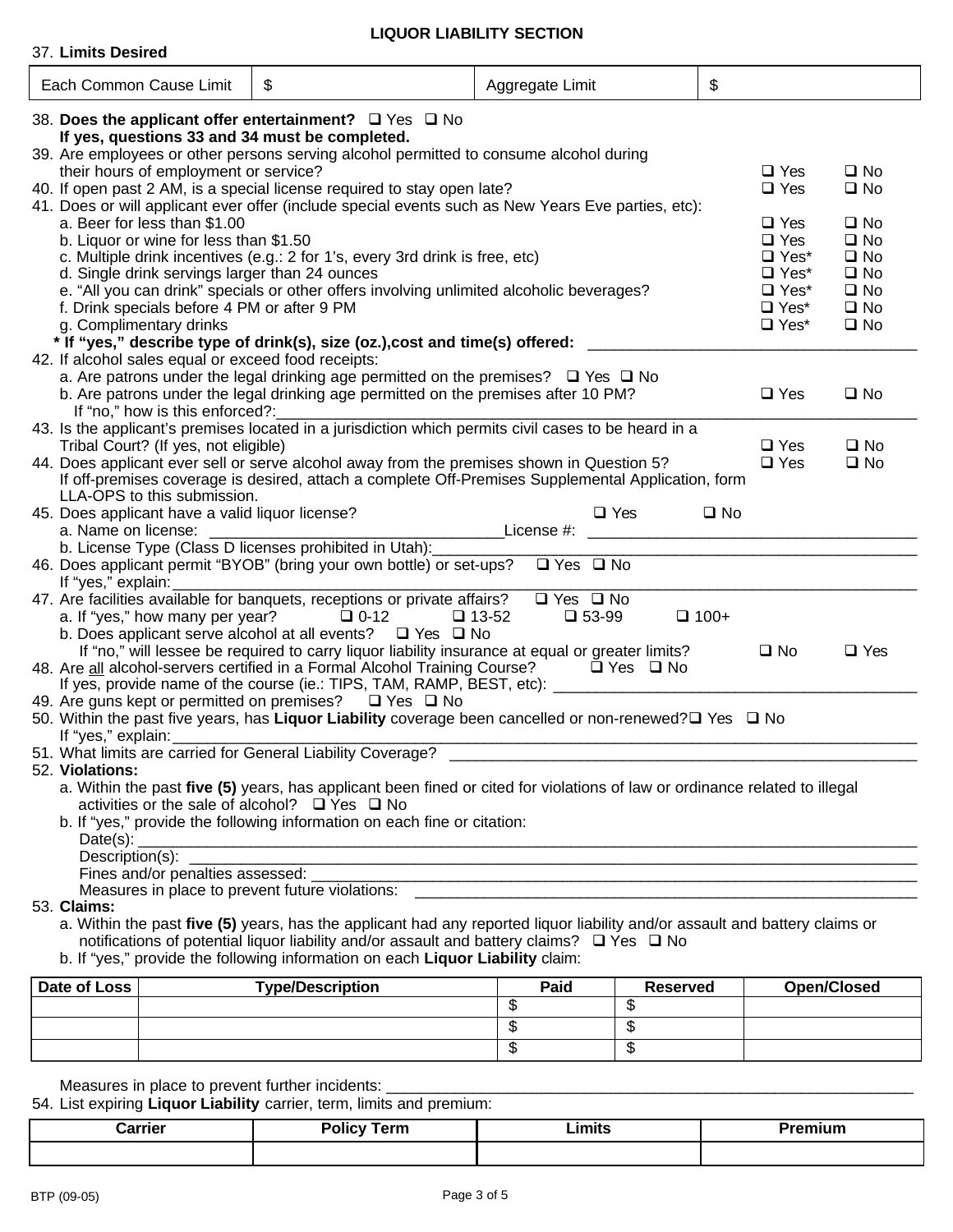## **PROPERTY SECTION**

## 55. **Limits Desired and Rating Information.**

Note: If Total Insured Value for Protection Class 1-8 is over \$500,000 or Protection Class 9-10 is over \$200,000, property is not eligible.

| is riot eligible.                                                           |                                                                                                                                                                                   |                                                                                                                            |                                                                                                      |  |
|-----------------------------------------------------------------------------|-----------------------------------------------------------------------------------------------------------------------------------------------------------------------------------|----------------------------------------------------------------------------------------------------------------------------|------------------------------------------------------------------------------------------------------|--|
| <b>Building Construction</b>                                                |                                                                                                                                                                                   |                                                                                                                            | <b>Cause of Loss</b>                                                                                 |  |
| $\Box$ Frame                                                                | <b>Protection Class</b>                                                                                                                                                           | <b>Deductible</b>                                                                                                          | $\square$ Basic                                                                                      |  |
| $\Box$ Joisted masonry                                                      | $\Box$ 1-6                                                                                                                                                                        | $\Box$ \$1,000                                                                                                             | $\Box$ Special/excluding theft                                                                       |  |
| $\Box$ Noncombustible                                                       | $\square$ 7-8                                                                                                                                                                     | $\Box$ \$2,500                                                                                                             | $\Box$ Special (requires a                                                                           |  |
| □ Masonry NC                                                                | $\Box$ 9-10                                                                                                                                                                       | $\Box$ \$5,000                                                                                                             | <b>Central Station Burglar</b>                                                                       |  |
| $\Box$ Fire Resistive                                                       |                                                                                                                                                                                   |                                                                                                                            | Alarm)                                                                                               |  |
| <b>Building Limit:</b>                                                      | $\sqrt[6]{2}$                                                                                                                                                                     | Coinsurance (80% minimum) _____ □ ACV □ RC                                                                                 |                                                                                                      |  |
| Improvements and<br><b>Betterments Limit:</b>                               | \$                                                                                                                                                                                | Coinsurance (80% minimum) ____% □ ACV □ RC                                                                                 |                                                                                                      |  |
| <b>Business Personal Property</b><br>Limit:                                 | \$                                                                                                                                                                                | Coinsurance (80% minimum) ____% □ ACV □ RC                                                                                 |                                                                                                      |  |
| <b>Business Income Limit:</b>                                               | \$                                                                                                                                                                                | Coinsurance:<br>$\square$ 50% $\square$ 80% $\square$ 100%<br>$\Box$ With Extra Expense                                    | Monthly Limit of Indemnity<br>or<br>$\Box$ 1/3 $\Box$ 1/4 $\Box$ 1/6<br>$\Box$ Without Extra Expense |  |
|                                                                             | □ Value Plus Endorsement (Requires a Central Station Burglar Alarm)                                                                                                               |                                                                                                                            |                                                                                                      |  |
| □ Employee Dishonesty \$                                                    | # of Employees                                                                                                                                                                    |                                                                                                                            |                                                                                                      |  |
| □ Money & Securities \$                                                     | Inside \$                                                                                                                                                                         | Outside (\$500 Standard Deductible)                                                                                        |                                                                                                      |  |
| Outside (\$500 Standard Deductible)<br>□ Burglary & Robbery \$<br>Inside \$ |                                                                                                                                                                                   |                                                                                                                            |                                                                                                      |  |
| Outdoor Signs<br>$\overline{\mathcal{S}}$                                   |                                                                                                                                                                                   |                                                                                                                            |                                                                                                      |  |
|                                                                             |                                                                                                                                                                                   | □ Equipment Breakdown (Coverage requires a maintenance contract for all refrigeration units)                               |                                                                                                      |  |
|                                                                             |                                                                                                                                                                                   |                                                                                                                            | <b>Prohibited Eligible</b>                                                                           |  |
| 56. Has owner ever been convicted of the felony of arson?                   |                                                                                                                                                                                   |                                                                                                                            |                                                                                                      |  |
|                                                                             |                                                                                                                                                                                   |                                                                                                                            | $\square$ Yes<br>$\square$ No                                                                        |  |
| 57. Are there any pyrotechnics or foam machines?                            |                                                                                                                                                                                   |                                                                                                                            | $\Box$ Yes<br>$\square$ No                                                                           |  |
| 58. Cooking Supplement-If no cooking, check here Q                          |                                                                                                                                                                                   |                                                                                                                            |                                                                                                      |  |
|                                                                             | a. Is there a cleaning contract in force with an outside firm?                                                                                                                    |                                                                                                                            | $\square$ No<br>$\Box$ Yes                                                                           |  |
| b. Describe Cooking equipment used:                                         |                                                                                                                                                                                   |                                                                                                                            |                                                                                                      |  |
| $\Box$ Grills                                                               | Oven<br>Open Flame                                                                                                                                                                | Deep Fat Fryers                                                                                                            |                                                                                                      |  |
|                                                                             |                                                                                                                                                                                   | □ Charcoal grill □ Barbeque Pit/Smoke Type or Brand _______________Distance from building: ____ft.                         |                                                                                                      |  |
|                                                                             |                                                                                                                                                                                   | c. Are the cooking area, hood and duct system protected per NFPA 96 (Fire Extinguishing System) $\square$ Yes $\square$ No |                                                                                                      |  |
|                                                                             | d. Type of Extinguishing system: □ Wet □ Dry                                                                                                                                      |                                                                                                                            |                                                                                                      |  |
|                                                                             | e. Is vegetable oil used in cooking? $\Box$ Yes $\Box$ No                                                                                                                         |                                                                                                                            |                                                                                                      |  |
|                                                                             | 59. Is the plumbing completely PVC or Copper (No Iron or Lead)? □ Yes □ No                                                                                                        |                                                                                                                            |                                                                                                      |  |
| 60. Type of roof?                                                           | $\Box$ Flat $\Box$ Pitched                                                                                                                                                        |                                                                                                                            |                                                                                                      |  |
|                                                                             |                                                                                                                                                                                   | 61. Roof Updated, yr. ______ Electrical Updated, yr. ______ Plumbing Updated, yr. _______ Heating Updated, yr. _______     |                                                                                                      |  |
|                                                                             |                                                                                                                                                                                   |                                                                                                                            |                                                                                                      |  |
| 63. Age of building: __                                                     |                                                                                                                                                                                   |                                                                                                                            | %                                                                                                    |  |
|                                                                             | 64. Are there vacancies in the building? $\square$ Yes $\square$ No If "yes," what percentage? _<br>$\Box$ Local                                                                  | □ Central Station Burglar Alarm                                                                                            |                                                                                                      |  |
| 65. Burglar Alarm:<br>66. Fire Protection:                                  |                                                                                                                                                                                   | □ Central Station Fire Alarm                                                                                               |                                                                                                      |  |
|                                                                             | $\square$ Sprinklers<br><b>Q</b> Local Fire Alarm                                                                                                                                 |                                                                                                                            |                                                                                                      |  |
|                                                                             |                                                                                                                                                                                   | Annually Serviced Fire Extinguisher(s)                                                                                     |                                                                                                      |  |
| If "yes," explain:                                                          | 67. If applicant is the building owner, are there other occupancies? $\Box$ Yes $\Box$ No<br>68. Within the past five years, has Property coverage been cancelled or non-renewed? |                                                                                                                            | $\Box$ Yes $\Box$ No                                                                                 |  |

### 69. Loss History for Property for past three (3) years:  $\Box$  If none, check here

| Date of Loss | <b>Type/Description</b> | Paid | Reserved | <b>Open/Closed</b> |
|--------------|-------------------------|------|----------|--------------------|
|              |                         |      |          |                    |
|              |                         |      |          |                    |
|              |                         |      | $\cdots$ |                    |

### 70. List expiring **property** carrier, term, limits and premium:

| :arrier | τerm | .imits<br>------ | ш |
|---------|------|------------------|---|
|         |      |                  |   |